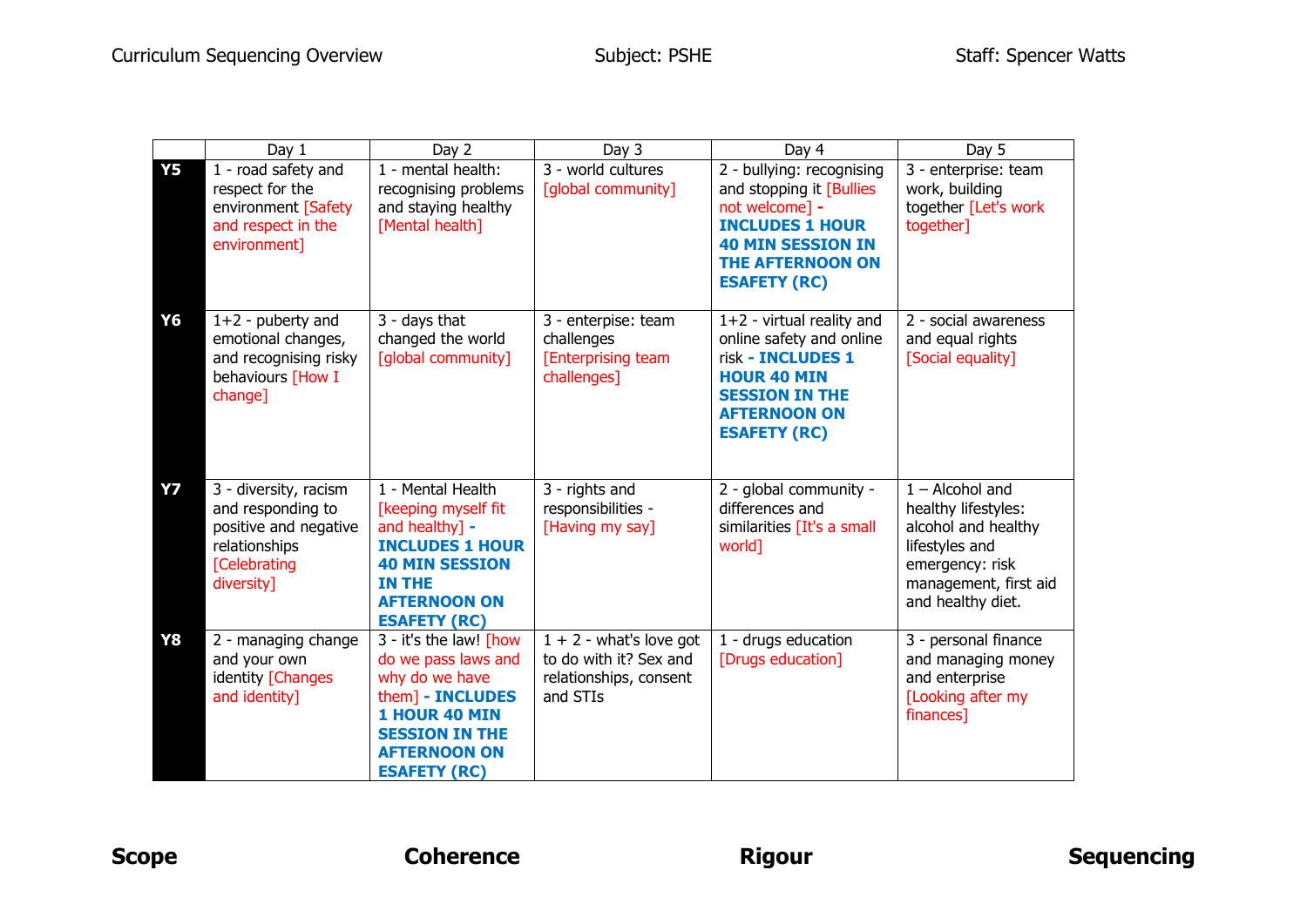1 = core theme - health and wellbeing, 2 = core theme - relationships, 3 = core theme - living in a wider world

Analyse and justify the sequencing:

- Does new topic knowledge use prior knowledge to inform access to content and concepts covered?
- What is each element doing to make accessible the content in subsequent years/phases?
- Is it logical and coherent with small enough component steps to achieve ambitious end points?
- Where can typical learning gaps be filled in? (What provision has been made for this in how the curriculum is sequenced?)